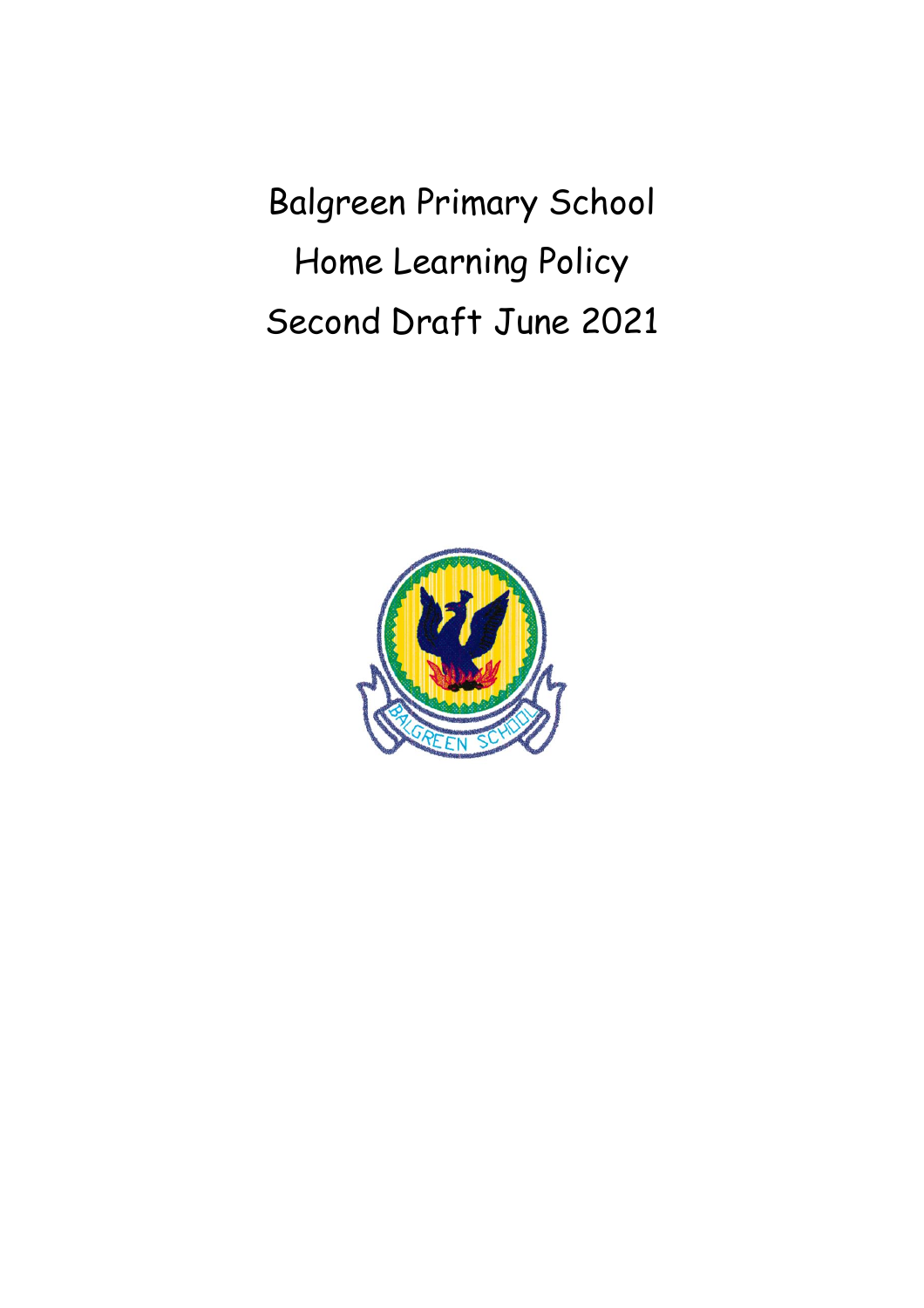### **School Vision**

Balgreen values the contribution that every family makes to their child's learning and progress. This policy aims to set out Balgreen's vision for our continuing mutal and positive school/family relationships.

#### **Current Research**

Providing opportunities, supporting and building capacity amongst Scotland's parents to capitalise on children's learning experiences is key in raising attainment and closing the poverty related attainment gap. Parents have an important role to play in helping their child's learning and development at home but also in Early Learning and Childcare (ELC) settings, schools and the wider community. Research evidence shows that when 'parents, carers and other family members are effectively involved in their children's education, the outcome for their children is better' (Scottish Schools (Parental Involvement) Act Guidance, 2006, pi).

(Engaging parents and families: A toolkit for practitioners - Section 2: Benefits of involving and engaging parents in their children's learning)

### **What do we mean by Home Learning?**

From the moment they are born, children begin to absorb information and make sense of their world. As well as providing the basics for growth and development: food, comfort and security, parents/carers also provide stimulation through everyday activities such as games, rhymes and language that help a child to learn.

Many of these activities are part of everyday life - preparing and eating meals together, doing the washing, shopping, watching TV, visiting friends and families – but for young children they are opportunities for discovery and learning.

However, once children start more formal education it's not always easy for parents to know how best to help their child. As children grow older it is easy to forget the strong influence that the home and the community still have on their learning, especially as children only spend 15% of their time in school.

(Engaging Parents and Families: A toolkit for practitioners - Section 4: Learning at Home, Education Scotland)

During your children's school journey, they will build up a variety of skills, tools and strategies for learning across the curriculum. Home learning experiences give these skills, tools and strategies a reallife context which will benefit your child and aid them in their life-long learning.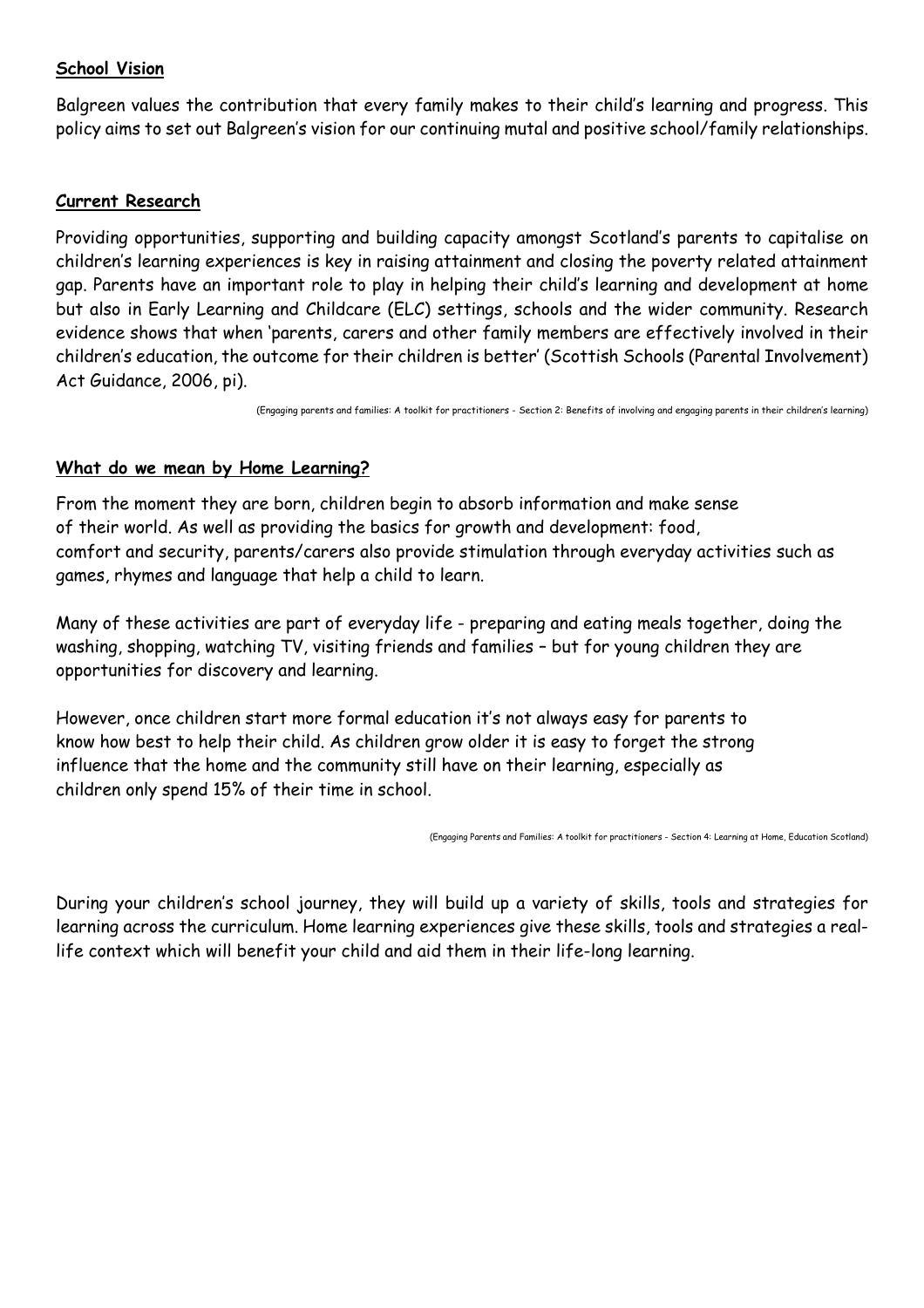## **School Community Feedback**

After consultation with parents, pupils and staff we have redeveloped our home learning policy to align with the views of our school community and up-to-date research.

### Parent views

- *"I enjoy seeing what they are learning in class."*
- *"It gives us time to talk about what they have been doing in class."*
- *"I feel after a long day at school kids should be left to play".*
- *"It's sometimes challenging to get the work completed on time, week in, week out, as a working parent, alongside extra-curricular activities and plenty of time to just play and have fun".*

### Pupil views

- "It is not always something I am interested in."
- "I like the ones [homework grids] where we get to make something"
- "I like it when my mum and dad help me."
- "I was ok with it because I had time to do it before my family got home to do stuff with."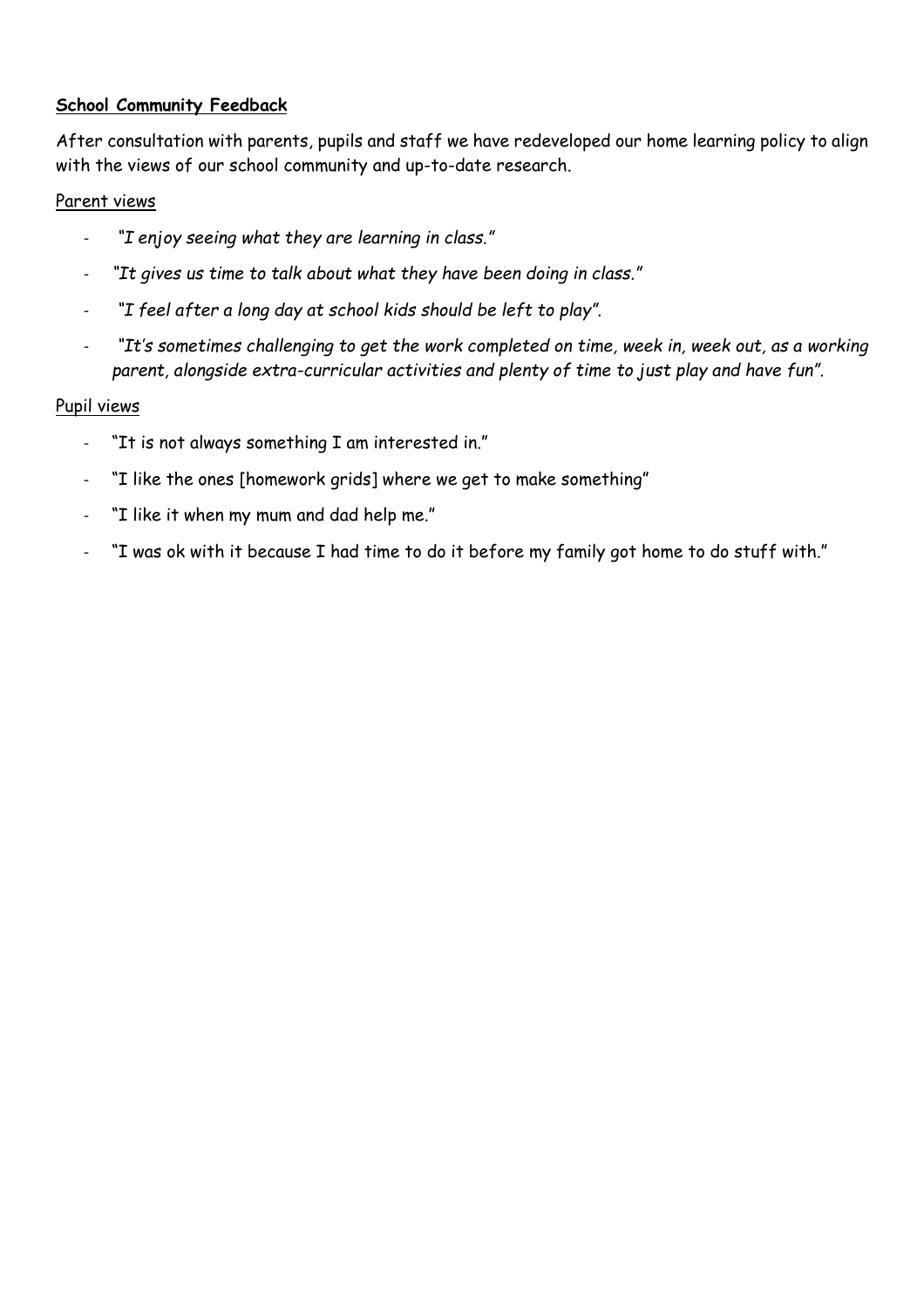## **Our Approach**

Below is a variety of suggestions, resources and activities that you can carry out at home, at your own pace. Parents are encouraged to be involved in their children's learning and we support this by sending home a Term Ahead letter, which explains what the children are learning in class that term, and a Home Learning Grid with optional activities to complete at home which complement the classroom learning. Activities are designed to be fun and engaging and build on classroom learning (see Appendix 1).

| Stage          | Home Learning                                                                                                                                                                  |
|----------------|--------------------------------------------------------------------------------------------------------------------------------------------------------------------------------|
| P <sub>1</sub> | Regular, weekly, practice of:                                                                                                                                                  |
|                | common words<br>$\bullet$                                                                                                                                                      |
|                | new sounds<br>$\bullet$                                                                                                                                                        |
|                | reading books & key words<br>$\bullet$                                                                                                                                         |
| P <sub>2</sub> | Regular, weekly, practice of:                                                                                                                                                  |
|                | common words                                                                                                                                                                   |
|                | new sounds<br>$\bullet$                                                                                                                                                        |
|                | reading books & key words<br>$\bullet$                                                                                                                                         |
| P <sub>3</sub> | Take part in school/home collaborative<br>$\bullet$<br>activities e.g. open mornings, parents evenings,                                                                        |
| P <sub>4</sub> | class events,                                                                                                                                                                  |
| P <sub>5</sub> | Focus on reading regularly with children to<br>$\bullet$<br>broaden vocabulary - any kind of text, which is                                                                    |
| P6             | appropriate, will support this.                                                                                                                                                |
| P7             | Support children's curiosity by talking to,<br>$\bullet$<br>discussing and challenging their thinking and<br>encourage sharing opinions and viewpoints.                        |
|                | Help children apply their learning in different<br>$\bullet$<br>contexts, e.g. counting money at a shop,<br>looking for angles in the park, reading the bus<br>timetable.      |
|                | On occasion, at teacher discretion, unfinished<br>$\bullet$<br>classwork may be sent home.                                                                                     |
|                | a home learning wall will be sent home on a<br>termly basis with activities for children to<br>complete at home which complement the<br>learning that goes on in the classroom |
|                | We also hope this will enable families to; spend<br>more quality time together                                                                                                 |
|                | have more opportunities to be outdoors                                                                                                                                         |
|                | participate in extra-curricular activities                                                                                                                                     |
|                | pursue personal interests.                                                                                                                                                     |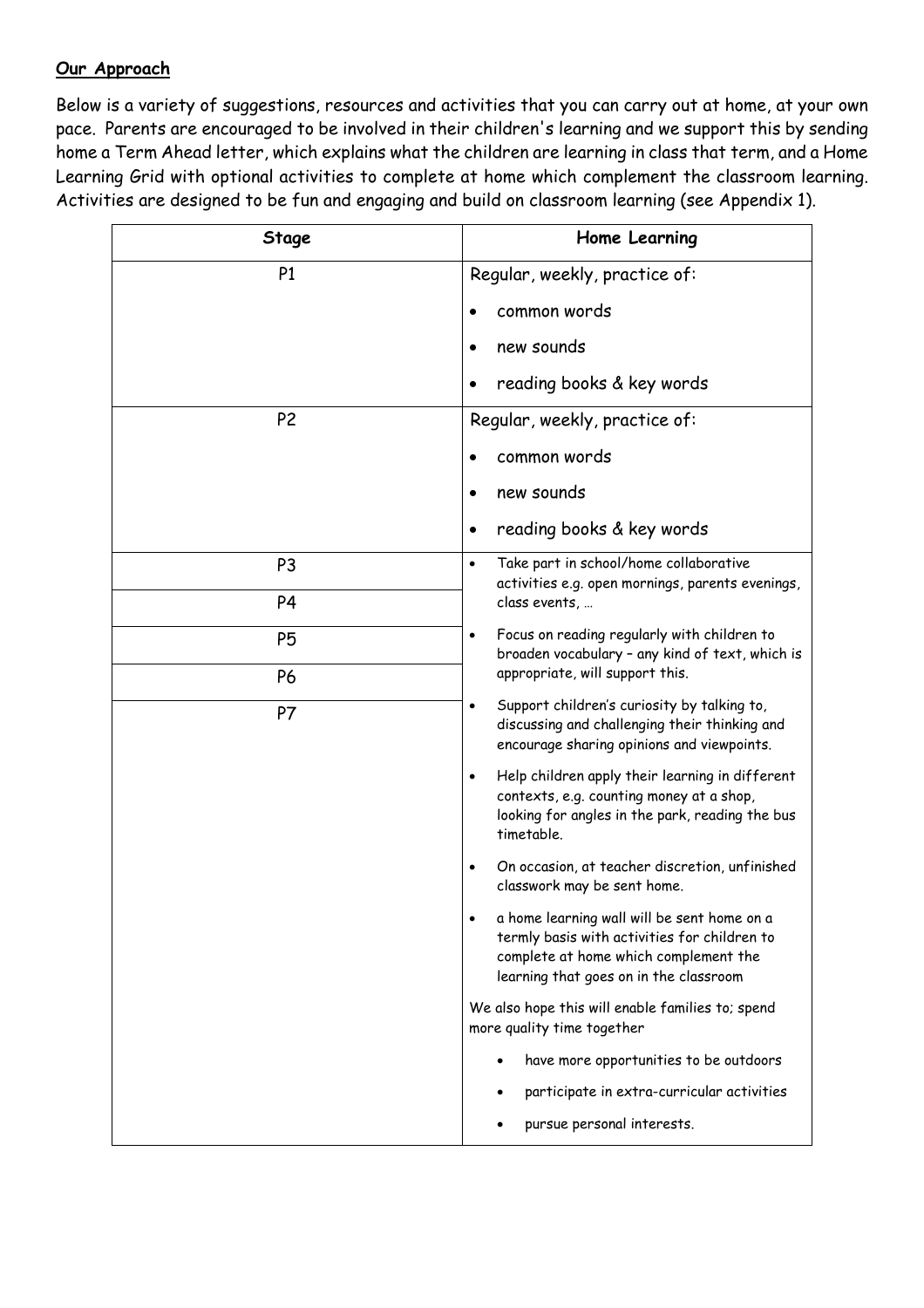### **Sharing**

We encourage children to share all achievements outside of school with their classmates and school staff. Whether it's a picture, model, written work, or a photograph of an experience, we would love to see it!

Children will be encouraged to share their home learning with the Head Teacher / Depute Head Teacher on a regular basis, to celebrate their success. Rewards such as stickers, certificates and phone calls home will be used to celebrate their home learning.

### **Recommended Websites**

Below you will find a variety of websites that can be used to support you child's learning throughout the school year, either with basic skills like reading, counting or multiplications or to focus on a specific aspect of class learning, found in the term ahead letter, to consolidate and reinforce. Some of these websites will require an account set up before accessing all the resources however, they are all free. You can ask your child which sites they have used in class as a starting point.

### **Parent support and information:**

Parentzone Scotland | Parent Zone [\(education.gov.scot\)](https://education.gov.scot/parentzone/)

#### **Maths and Numeracy:**

[www.sumdog.com](http://www.sumdog.com/) – pupils will be given log in details in class

[www.brainormous.com](http://www.brainormous.com/)

[www.topmarks.co.uk](http://www.topmarks.co.uk/)

<https://www.bbc.co.uk/cbeebies/topics>

[www.mathplayground.com](http://www.mathplayground.com/)

[www.mathszone.co.uk](http://www.mathszone.co.uk/)

[www.mathsisfun.com](http://www.mathsisfun.com/)

[www.bbc.co.uk/bitesize](http://www.bbc.co.uk/bitesize)

[www.mathsbot.com](http://www.mathsbot.com/)

#### **Literacy:**

[www.teachit.co.uk](http://www.teachit.co.uk/)

Log in | [ReadTheory](https://readtheory.org/auth/login) – pupils will be given log in details in class if their teacher uses this resource

Literacy | [Doorway](https://www.doorwayonline.org.uk/literacy/) Online

[www.spellingcity.com](http://www.spellingcity.com/)

<https://www.bbc.co.uk/cbeebies/topics>

[www.bbc.co.uk/bitesize](http://www.bbc.co.uk/bitesize)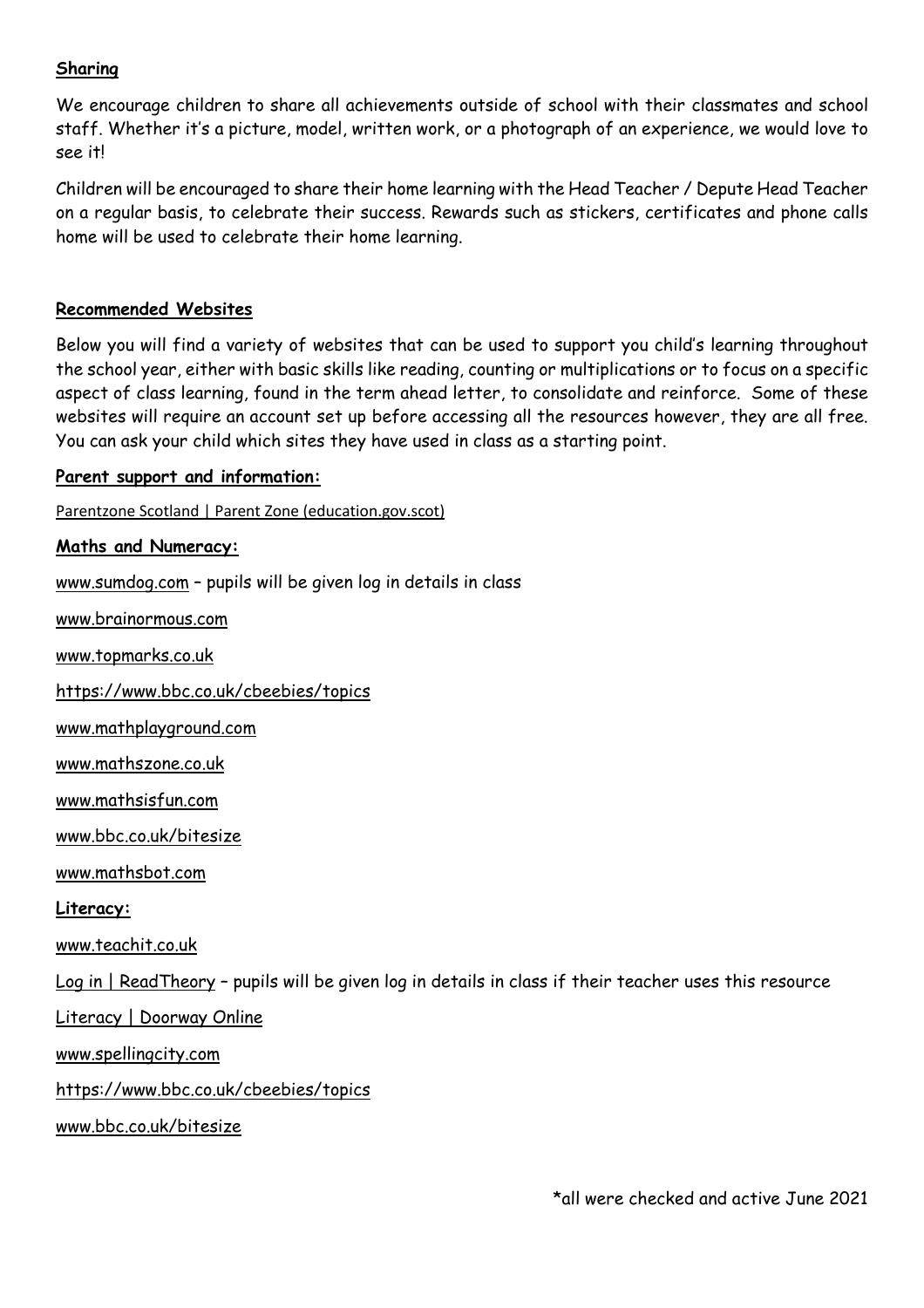### **Other ideas!**

Learning does not need to be done exclusively at home. There are lots of ways to get out and about with 'home learning'.

Edinburgh is full of rich culture and history and, amazing spaces to get outdoor and into nature. Even better a lot of these activities are FREE!

Below are some brilliant ideas to broaden the mind, have quality family time and lots of fun.

### **Free Activities**

### **Museums**

Edinburgh has a fantastic variety of museums across the city covering a huge range of interests and topics. If you fancy a trip further afield, check out the cheap travel tips below.

### **Edinburgh**

| The National Museum of Scotland                       | The People's Story Museum                            |
|-------------------------------------------------------|------------------------------------------------------|
|                                                       |                                                      |
| Chambers Street, Edinburgh, EH1 1JF                   | The Royal Mile, 163 Canongate, Edinburgh EH8 8BN     |
| Open Daily 10:00 - 16:00                              | Open (new hours tbc)                                 |
| Free: advance booking required                        | Free                                                 |
| https://www.nms.ac.uk/national-museum-of-             | The People's Story Museum   Museums and Galleries    |
| scotland/book-tickets/                                | Edinburgh (edinburghmuseums.org.uk)                  |
| National Museum of Scotland (nms.ac.uk)               |                                                      |
| Museum of Childhood                                   | Museum on the Mound                                  |
| 42 High St, Edinburgh EH1 1TG                         | The Mound, Edinburgh EH1 1YZ                         |
| Open (new hours tbc)                                  | Open Tuesday - Saturday                              |
| Free                                                  | Free                                                 |
| Museum of Childhood   Museums and Galleries Edinburgh | Museum on the Mound - Edinburgh Scotland   Welcome   |
| (edinburghmuseums.org.uk)                             | to the Museum on the Mound                           |
| St Cecilia's Hall                                     | Queensferry Museum and the Forth Bridges             |
| 50 Niddry Street, Edinburgh, EH1 1LG                  | 53 High St, South Queensferry EH30 9HP               |
| Open Thursday - Saturday                              | Open (new times tbc)                                 |
| Free: advance booking required                        | Free                                                 |
| What's On - St Cecilia's Hall (ed.ac.uk)              | Queensferry Museum   Museums and Galleries Edinburgh |
| St Cecilia's Hall - Concert Room & Music Museum       | (edinburghmuseums.org.uk)                            |
| (ed.ac.uk)                                            |                                                      |
|                                                       |                                                      |
| Scottish Parliament, Edinburgh, EH99 1SP              |                                                      |

Open (new times tbc) Free: advance booking required - Visit | Scottish [Parliament](https://www.parliament.scot/visit) Website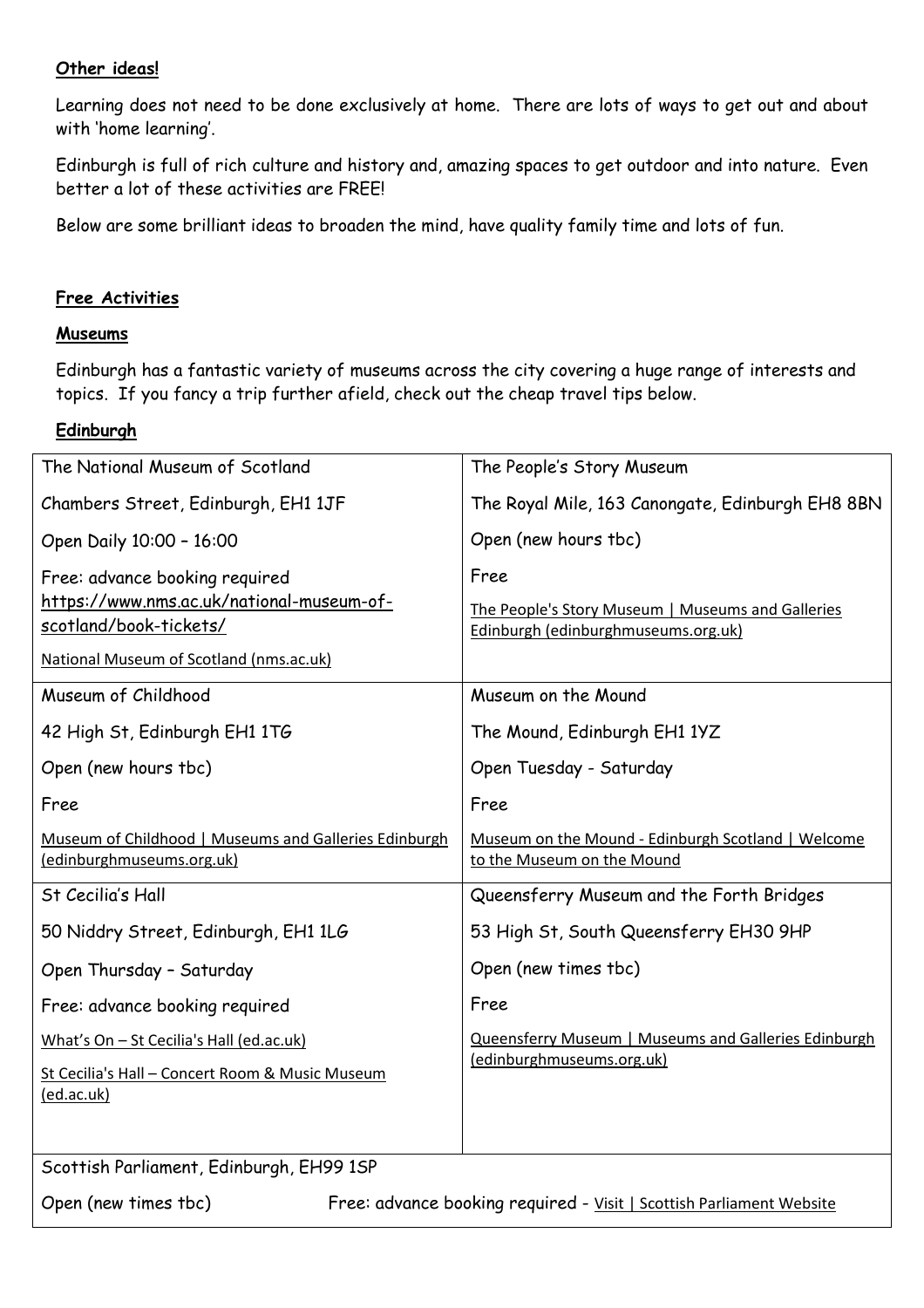# **Further afield**

| John Muir's Birthplace                                                                                              | <b>Coastal Communities Museum</b>                                                                                                                     |
|---------------------------------------------------------------------------------------------------------------------|-------------------------------------------------------------------------------------------------------------------------------------------------------|
| 126 High St, Dunbar EH42 1JJ                                                                                        | School Rd, North Berwick EH39 4JU                                                                                                                     |
| Open Tuesday - Saturday                                                                                             | Open Thursday - Sunday                                                                                                                                |
| Free: advance booking required - please call 01368<br>865899 or email museumseast@eastlothian.gov.uk<br>to pre-book | Free: advance booking required - by calling 07859<br>460943 or emailing: bookings@coastalmuseum.org<br>Coastal Communities Museum (coastalmuseum.org) |
| John Muir's Birthplace John Muir's Birthplace - Dunbar,<br>East Lothian, Scotland. (jmbt.org.uk)                    |                                                                                                                                                       |
| Prestongrange                                                                                                       | Riverside Museum                                                                                                                                      |
| Morrison's Haven, Prestonpans, EH32 9RX                                                                             | 100 Pointhouse Rd, Partick, Glasgow G3 8RS                                                                                                            |
| Open Daily 11:30 - 16:00                                                                                            | Open Daily                                                                                                                                            |
| Free: advance booking required<br>Prestongrange   Museums in East Lothian   East Lothian                            | Free: advance booking required - Events   Glasgow<br>Life (glasgowconcerthalls.com)                                                                   |
| Council                                                                                                             | Riverside Museum - Glasgow Life                                                                                                                       |
|                                                                                                                     |                                                                                                                                                       |
| Kelvingrove Art Gallery & Museum                                                                                    | V & A Dundee                                                                                                                                          |
| Argyle St, Glasgow G3 8AG                                                                                           | 1 Riverside Esplanade, Dundee DD1 4EZ                                                                                                                 |
| Open Daily                                                                                                          | Open Thursday - Monday                                                                                                                                |
| Free: advance booking required - Events   Glasgow<br>Life (glasgowconcerthalls.com)                                 | Free: advance booking required - V&A Dundee · Book<br>Museum Entry (vam.ac.uk)                                                                        |

# **Art and Craft**

**Edinburgh** is also host to many world class art galleries and exhibition spaces.

| Scottish National Gallery                                                                                                          | Scottish National Gallery of Modern Art                                            |
|------------------------------------------------------------------------------------------------------------------------------------|------------------------------------------------------------------------------------|
| The Mound, Edinburgh EH2 2EL                                                                                                       | 75 Belford Rd, Edinburgh EH4 3DR                                                   |
| Open Thursday - Sunday                                                                                                             | Open Sunday - Tuesday                                                              |
| booking<br>required<br>advance<br>Free:<br>$\overline{\phantom{a}}$<br>https://www.nationalgalleries.org/ticket-<br>purchase/48146 | booking<br>advance<br>required<br>Free:<br>https://www.nationalgalleries.org/visit |
| https://www.nationalgalleries.org/                                                                                                 | https://www.nationalgalleries.org/visit/scottish-<br>national-gallery-modern-art   |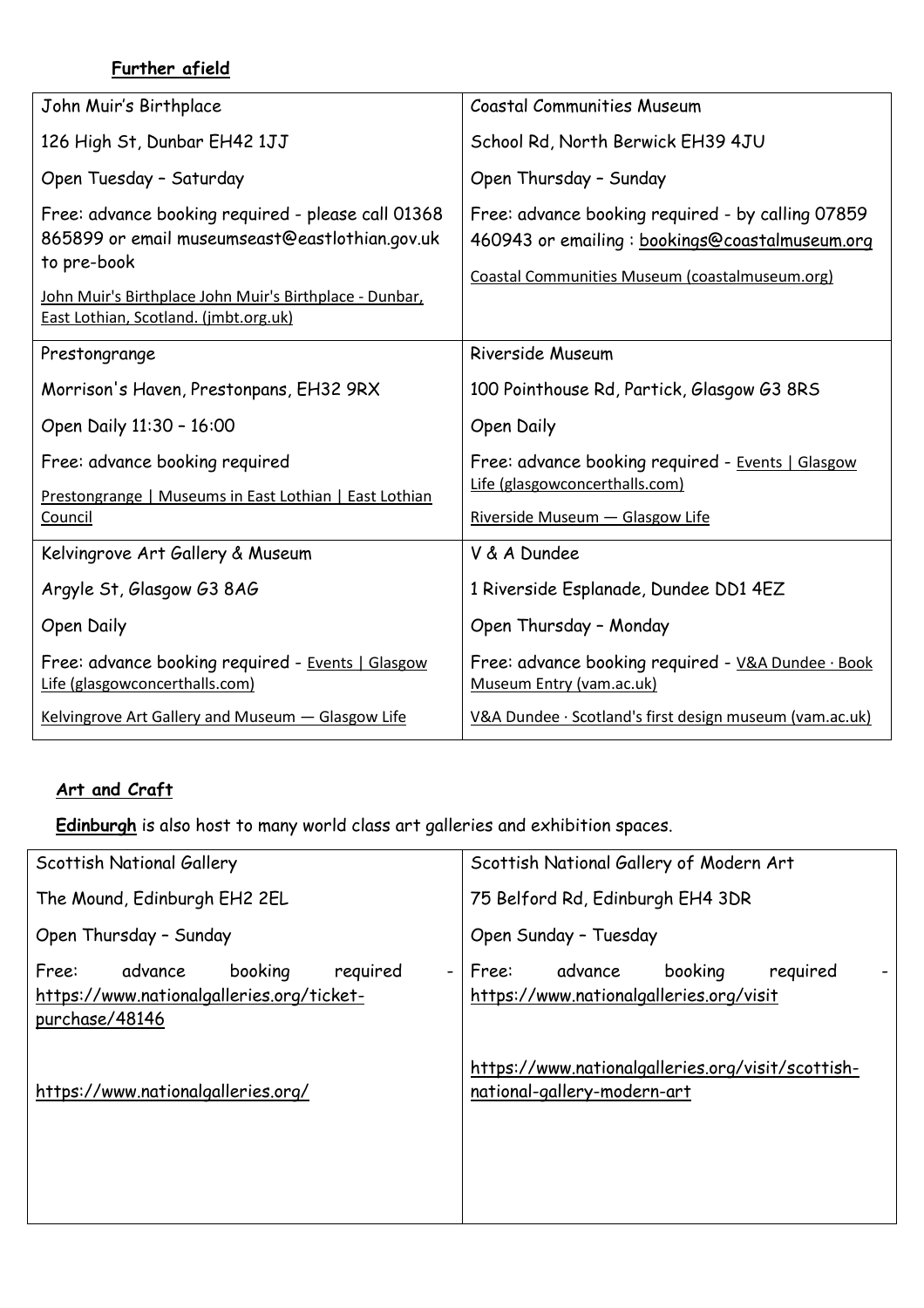| Scottish National Portrait Gallery                                                                                                                                                       | City Art Centre                                                                                                                              |
|------------------------------------------------------------------------------------------------------------------------------------------------------------------------------------------|----------------------------------------------------------------------------------------------------------------------------------------------|
| 1 Queen St, Edinburgh EH2 1JD                                                                                                                                                            | 2 Market St, Edinburgh EH1 1DE                                                                                                               |
| Open Daily 10:00 - 17:00                                                                                                                                                                 | Open Daily 10:00 - 17:00                                                                                                                     |
| required<br>Free:<br>advance<br>booking<br>https://www.nationalgalleries.org/ticket-<br>purchase/49926<br>https://www.nationalgalleries.org/visit/scottish-<br>national-portrait-gallery | booking<br>required<br>advance<br>- I Free:<br>https://tinyurl.com/a9ejjpys<br>https://www.edinburghmuseums.org.uk/venue/city-<br>art-centre |
| Fruitmarket Gallery                                                                                                                                                                      | Collective                                                                                                                                   |
| 45 Market St, Edinburgh EH1 1DF                                                                                                                                                          | City Observatory, 38 Calton Hill, Edinburgh EH7 5AA                                                                                          |
| Open (new times tbc)                                                                                                                                                                     | Open Tuesday - Sunday                                                                                                                        |
| Free:                                                                                                                                                                                    | Free                                                                                                                                         |
| https://www.fruitmarket.co.uk/                                                                                                                                                           | https://www.collective-edinburgh.art/                                                                                                        |

# **Further afield**

| GOMA                                            | Kelpies                                                 |
|-------------------------------------------------|---------------------------------------------------------|
| 111 Queen St, Royal Exchange Square, Glasgow G1 | Visitor Centre The Helix FK2 7ZT                        |
| 3AH                                             | Open Dail                                               |
| Open Daily                                      | Adult £5.00   Concession £4.50<br>$\mid$ Child Free (2) |
| required<br>booking<br>Free:<br>advance         | children with 1 adult)                                  |
| https://tinyurl.com/82hfups                     | https://www.thehelix.co.uk/                             |
| https://tinyurl.com/jeyxeak3                    |                                                         |
|                                                 |                                                         |

# **Parks and Gardens**

**Edinburgh** is home to many outdoor spaces and parks that are ideal for having some fun and exploring.

| Royal Botanic Garden Edinburgh                                                                                                                     | The Meadows                                  |
|----------------------------------------------------------------------------------------------------------------------------------------------------|----------------------------------------------|
| Arboretum PI, Edinburgh EH3 5NZ                                                                                                                    | Melville Dr, Edinburgh EH9 1ND               |
| Open Daily 10:00 - 17:00                                                                                                                           | Open Daily                                   |
| booking<br>reguired<br>Free:<br>advance<br>$\overline{\phantom{0}}$<br>https://www.eventbrite.co.uk/o/rbge-30392178384<br>https://www.rbge.org.uk/ | Free<br>https://themeadowsofedinburgh.co.uk/ |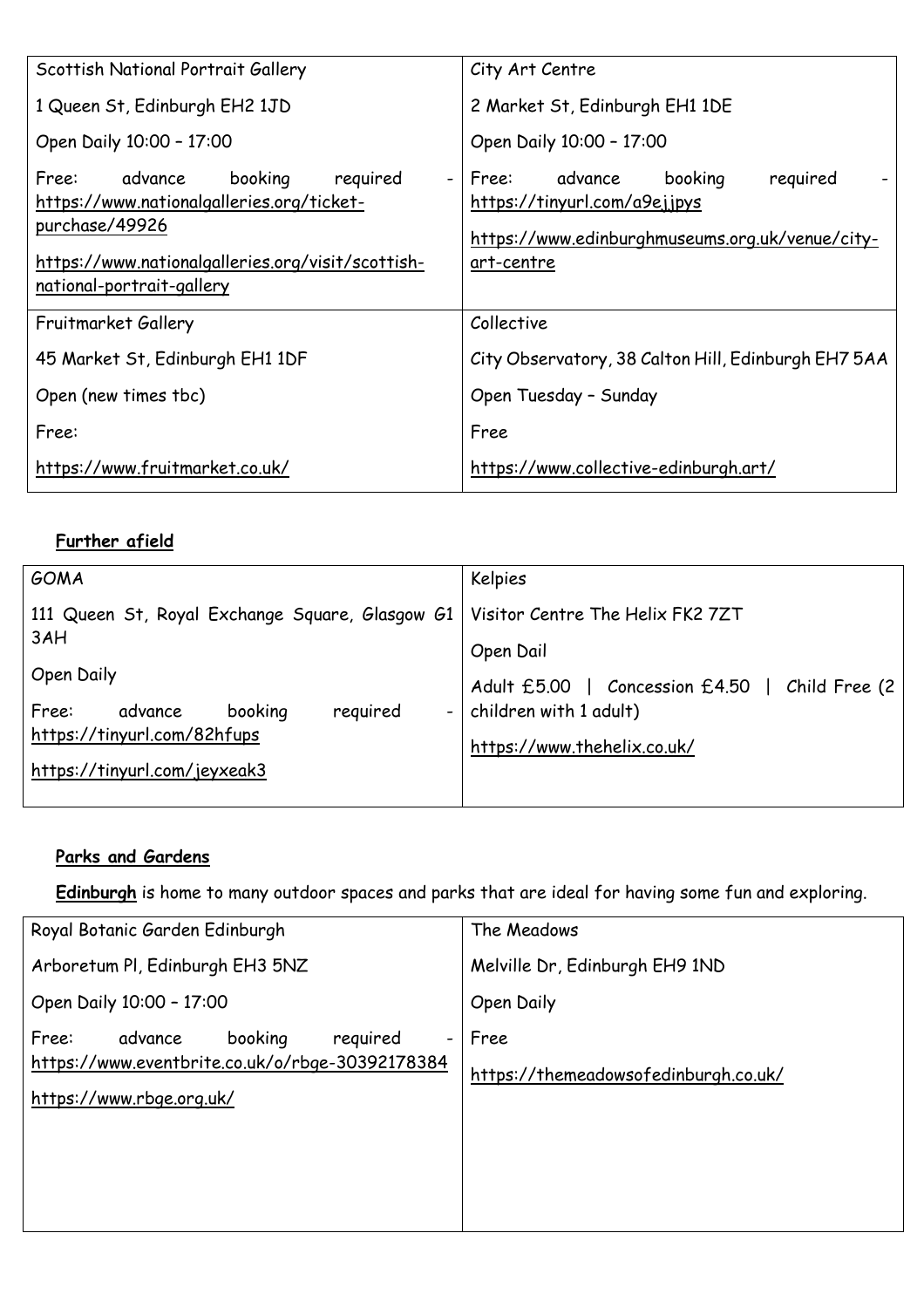| Holyrood Park and Arthur's Seat                                                      | Craiglockhart Dells          |
|--------------------------------------------------------------------------------------|------------------------------|
| Free                                                                                 | Free                         |
| https://www.visitscotland.com/info/see-<br>do/holyrood-park-and-arthurs-seat-p914341 | https://tinyurl.com/5zuwrudd |
| Water of Leith                                                                       | Saughton Park                |
| Water of Leith Visitor Centre                                                        | Balgreen Road                |
| 24 Lanark Road                                                                       | <b>EH11 3BQ</b>              |
| Edinburgh EH14 1TQ                                                                   | Free                         |
| Free                                                                                 | https://tinyurl.com/m64xknds |
| http://www.waterofleith.org.uk/                                                      |                              |

# **Further afield**

| Dalkeith Country Park                               | Callendar Park                                    |
|-----------------------------------------------------|---------------------------------------------------|
| Via King's Gate, Dalkeith EH22 1ST                  | Falkirk FK1 1YR                                   |
| Open Daily 07:00 - 19:00                            | Open Daily                                        |
| Free: $*$                                           | Free                                              |
| https://www.dalkeithcountrypark.co.uk/plan-a-visit/ | https://www.falkirkcommunitytrust.org/venues/call |
| *ticketed options also available to pre-book        | endar-park/                                       |
|                                                     |                                                   |

## **Outdoor Activities**

There are many amazing outdoor spaces in Edinburgh and, across Scotland! All you have to do is leave your house to start a wonderful adventure!

- Walk around town with lots of culture, wildlife and architecture to see this is a great way to have fun and get to know where you live. You can learn to read a map or do a treasure trail with your children.
- The John Muir on our doorstep, here in Balgreen, the John Muir way will keep you fit, active and exploring for many days. Read about the man before your adventure: <https://johnmuirway.org/>

# [https://johnmuirway.org/assets/Education-Resources/23ee86a017/John-Muir-Way-activity](https://johnmuirway.org/assets/Education-Resources/23ee86a017/John-Muir-Way-activity-guide.pdf)[guide.pdf](https://johnmuirway.org/assets/Education-Resources/23ee86a017/John-Muir-Way-activity-guide.pdf)

<https://discoverjohnmuir.com/>

- The Pentland Hill Regional Park here you can hike, do some nature exploration or even wild camp!
- Crammond Brass rubbing trail Along the shore at Crammond beach there are a trail of plaques, created by local school children, depicting the history of the area that you can follow.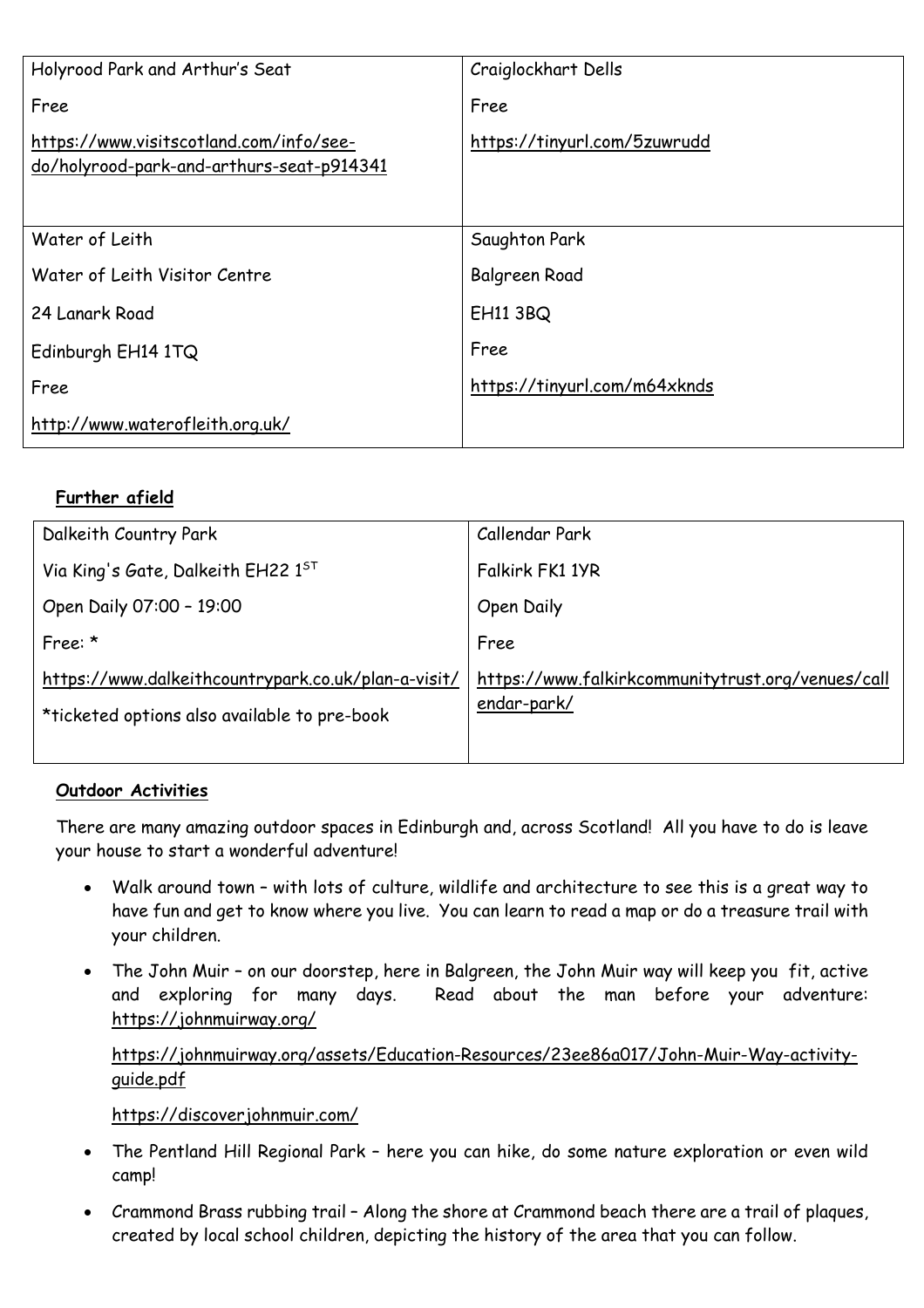# **Cheap and Great Value Ideas**

### **Museums**

Some museum experiences charge entry fees. These are usually more specialised museums that would work well with specific project work or to get a flavour of a period in history.

| Dynamic Earth                                      | National Mining Museum                         |
|----------------------------------------------------|------------------------------------------------|
| Holyrood Rd, Edinburgh EH8 8AS                     | Lady Victoria Colliery, Newtongrange, Dalkeith |
| Open Saturday - Thursday                           | <b>EH22 4QN</b>                                |
| booking<br>required<br>Cost:<br>advance            | Open Wednesday - Saturday                      |
| Tour + Planetarium A:£15.95 C:£9.95                | Cost: advance booking required -               |
| https://www.dynamicearth.co.uk/                    | A:£9.50 C:£3.50 Under 7: Free                  |
|                                                    | https://nationalminingmuseum.com/              |
| Bowness and Kinneil Railway Museum of Scottish     | National Museum of Flight                      |
| Railways                                           | East Fortune Airfield, East Lothian, EH39 5LF  |
| Open (new times tbc)                               | Open Daily 10:00 - 17:00                       |
| Cost: From free                                    | Cost: advance booking required -               |
| https://www.bkrailway.co.uk/your-<br>visit/museum/ | A:£12.50 C:£7.50 (under 5s free)               |
|                                                    | https://www.nms.ac.uk/flight                   |
| <b>Almond Valley</b>                               |                                                |
| Millfield, Livingston EH54 7AR                     |                                                |
| Open Daily 10:00 - 17:00                           |                                                |
| Cost: advance booking required -                   |                                                |
| A:£9.50 C:(aged 3-15) £7.50                        |                                                |
| http://www.almondvalley.co.uk/index.html           |                                                |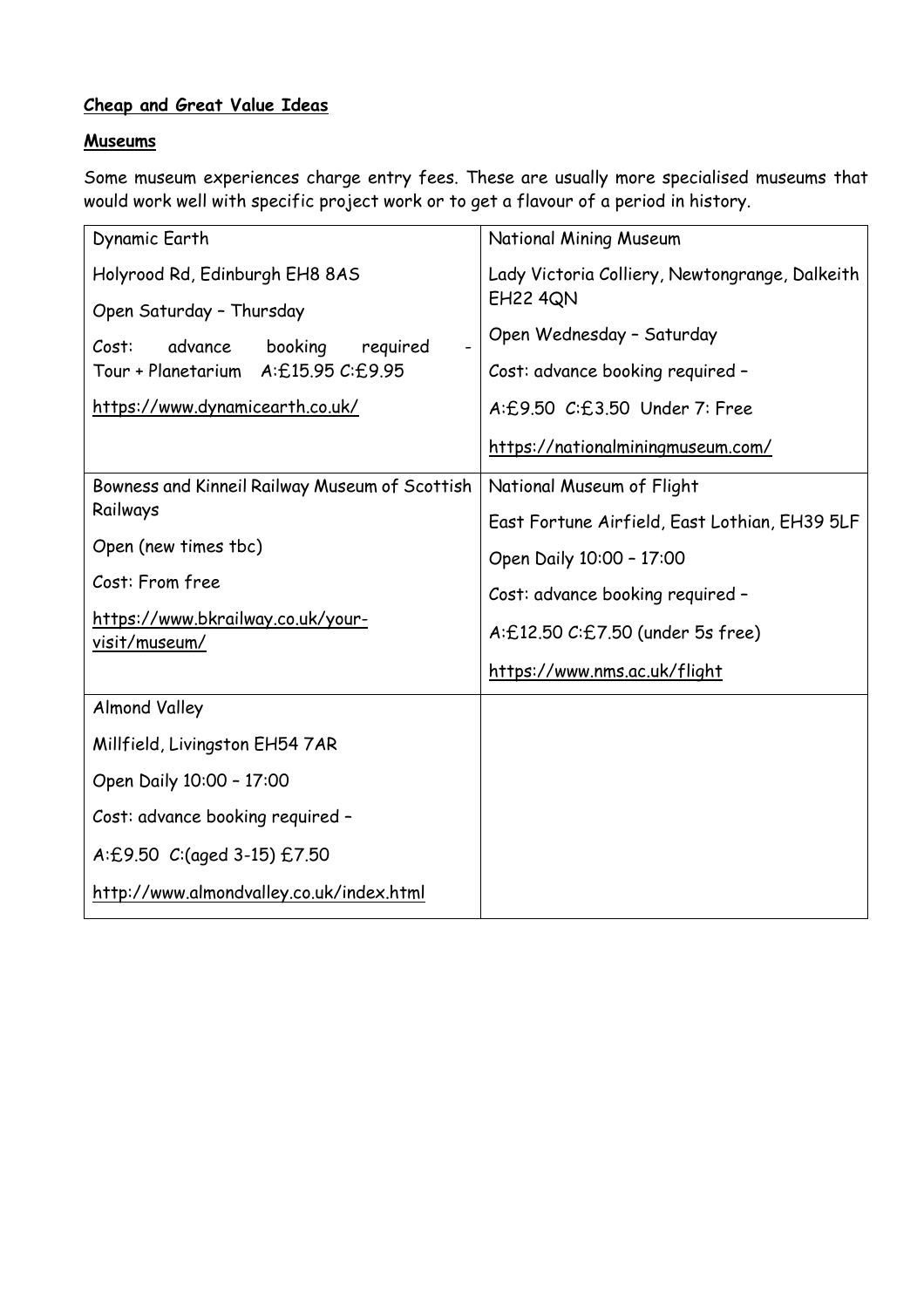# **Castles**

As well as traditional museums there are many attractions in Edinburgh and beyond where the venue itself is the reason to visit.

| Edinburgh Castle                                                                                                    | Lauriston Castle                         |
|---------------------------------------------------------------------------------------------------------------------|------------------------------------------|
| Castlehill, Edinburgh EH1 2NG                                                                                       | 2 Cramond Rd S, Edinburgh EH4 6AD        |
| Open Daily 9:30 - 18:00                                                                                             | Open Daily 8:00 - 20:00                  |
| Cost: advance booking required -                                                                                    | Cost: Free (grounds)                     |
| C.E.9.30<br>A:£15.50                                                                                                |                                          |
| https://www.edinburghcastle.scot/                                                                                   |                                          |
| <b>Blackness Castle</b>                                                                                             | Stirling Castle                          |
| Blackness, Linlithgow EH49 7NH                                                                                      | Castle Wynd, Stirling FK8 1EJ            |
| Open Sunday - Thursday 10:00 - 16:00                                                                                | Open Daily 9:30 - 18:00                  |
| Cost: booking recommended                                                                                           | Cost: booking required                   |
| C.E.3.60<br>A:£6.00                                                                                                 | A:£14<br>C.E.8.40                        |
| https://www.historicenvironment.scot/visit-a-<br><u>place/places/blackness-castle/prices-and-</u><br>opening-times/ | <u> https://www.stirlingcastle.scot/</u> |

*\*all opening hours and prices correct June 2021*

*\*all weblinks active June 2021*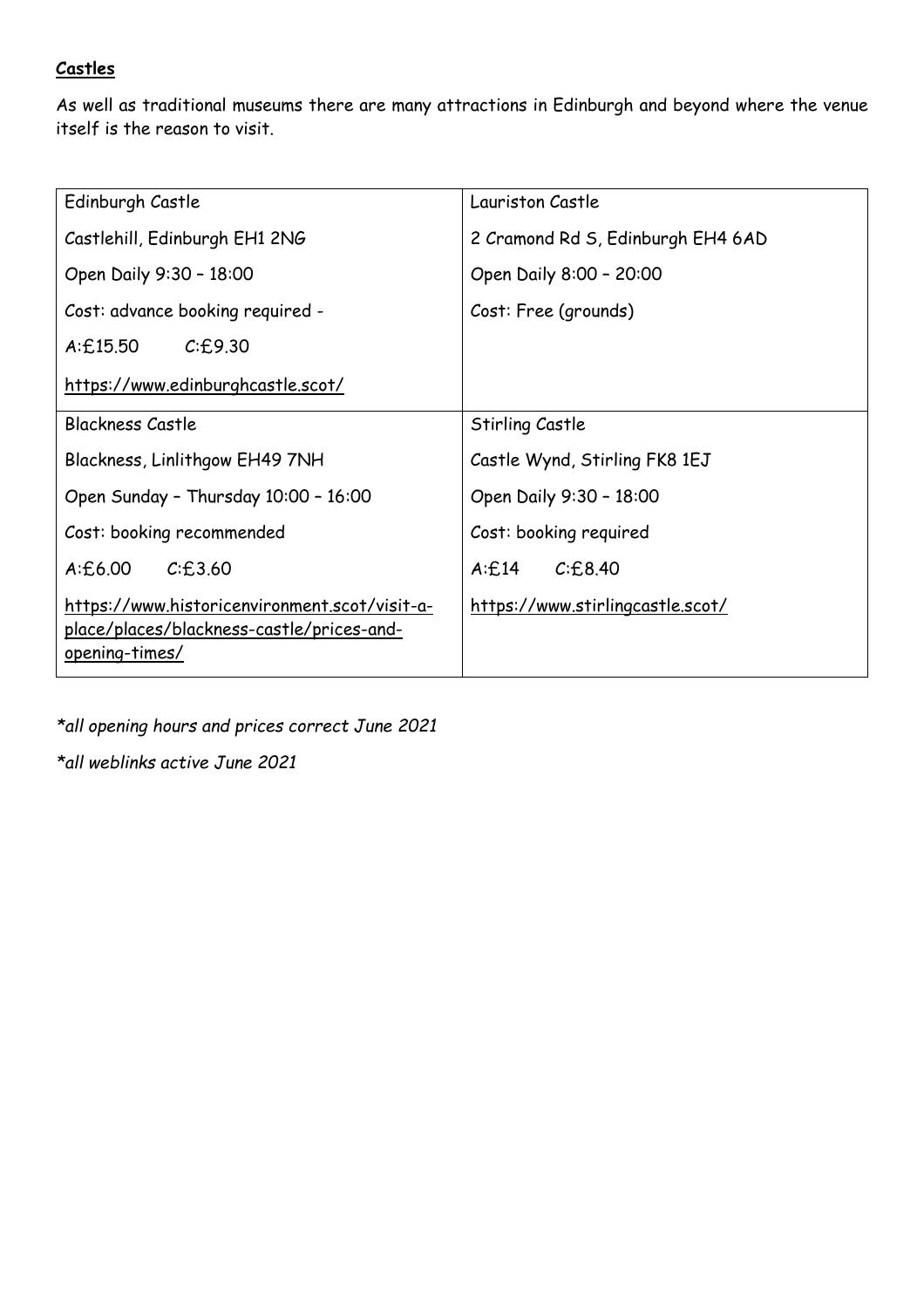# **Appendix 1**

# *Example of Term Ahead letter and Home Learning Grid*

# Term Ahead: October - December Primary 7

Dear Parents/Carers,

I hope everyone had a great time at camp and all are rested and recovered well! In the boxes below we have provided details of what the classes will be learning over this term and some useful information.

| ιπτοι πιατιοπ.                                                                                                                                                                                                                                                            |                                                                                                                                                                                                                        |
|---------------------------------------------------------------------------------------------------------------------------------------------------------------------------------------------------------------------------------------------------------------------------|------------------------------------------------------------------------------------------------------------------------------------------------------------------------------------------------------------------------|
| Literacy and English                                                                                                                                                                                                                                                      | Numeracy and Mathematics                                                                                                                                                                                               |
| In reading, following on from our focus on Literature<br>Circle roles, we will be focusing on running a<br>Literature Circle group independently. We will also<br>focus on comprehension and Higher Order Thinking                                                        | Throughout the year we will be using Heinemann<br>Active and Teejay to support our numeracy and<br>maths lessons.                                                                                                      |
| Skills.                                                                                                                                                                                                                                                                   | In numeracy, we will be focusing on decimals;<br>reading, writing and addition and subtraction, using                                                                                                                  |
| In writing, our focus will be on newspaper articles.<br>We will be using our knowledge of persuasive language<br>to design posters for our upcoming P7 cafés.                                                                                                             | both mental and written methods. We will continue<br>to work on our times tables knowledge for quick<br>recall and to solve problems.                                                                                  |
| Grammar will focus on tenses and 1st/2nd/3rd person.                                                                                                                                                                                                                      | In maths, we will be focusing on data handling. We<br>will create a survey, carry out the survey and                                                                                                                   |
| Spelling will concentrate on patterns -tion, -sion, ough<br>and ought.                                                                                                                                                                                                    | interpret the data we collect.                                                                                                                                                                                         |
| Learning Across the Curriculum                                                                                                                                                                                                                                            | <b>Admin</b>                                                                                                                                                                                                           |
| Our main topic this term is in social studies. Focusing<br>on WWII we will be looking at the causes and<br>effects of war on both sides. We are looking at it<br>from the Axis and the Allies side. The 6 questions<br>we are focusing on have been chosen by the pupils. | <u>P.E:</u><br>Monday<br>Pupils should come to school dressed<br>appropriately for PE indoors and outdoors.                                                                                                            |
|                                                                                                                                                                                                                                                                           |                                                                                                                                                                                                                        |
| Health and well-Being will focus on substance abuse<br>including drugs, alcohol and tobacco. We will also be                                                                                                                                                              | Homework: See the optional Home Learning grid on<br>the back of the term ahead letter.                                                                                                                                 |
| looking at food labelling and being able to make<br>healthy choices.                                                                                                                                                                                                      | Pupils should also always be reading something and<br>practicing their times tables!                                                                                                                                   |
| In RME we will be studying the key elements<br>Judaism, prejudice and persecution linked to our<br>WWII social studies.                                                                                                                                                   | Organisation: Pupils are set for maths, which takes<br>place four mornings a week. Classes rotate every<br>afternoon with learning across the curriculum. This<br>is to prepare the P7 pupils for transition into high |

If you have any queries or concerns, please do not hesitate to contact me.

Yours sincerely,

Class Teacher